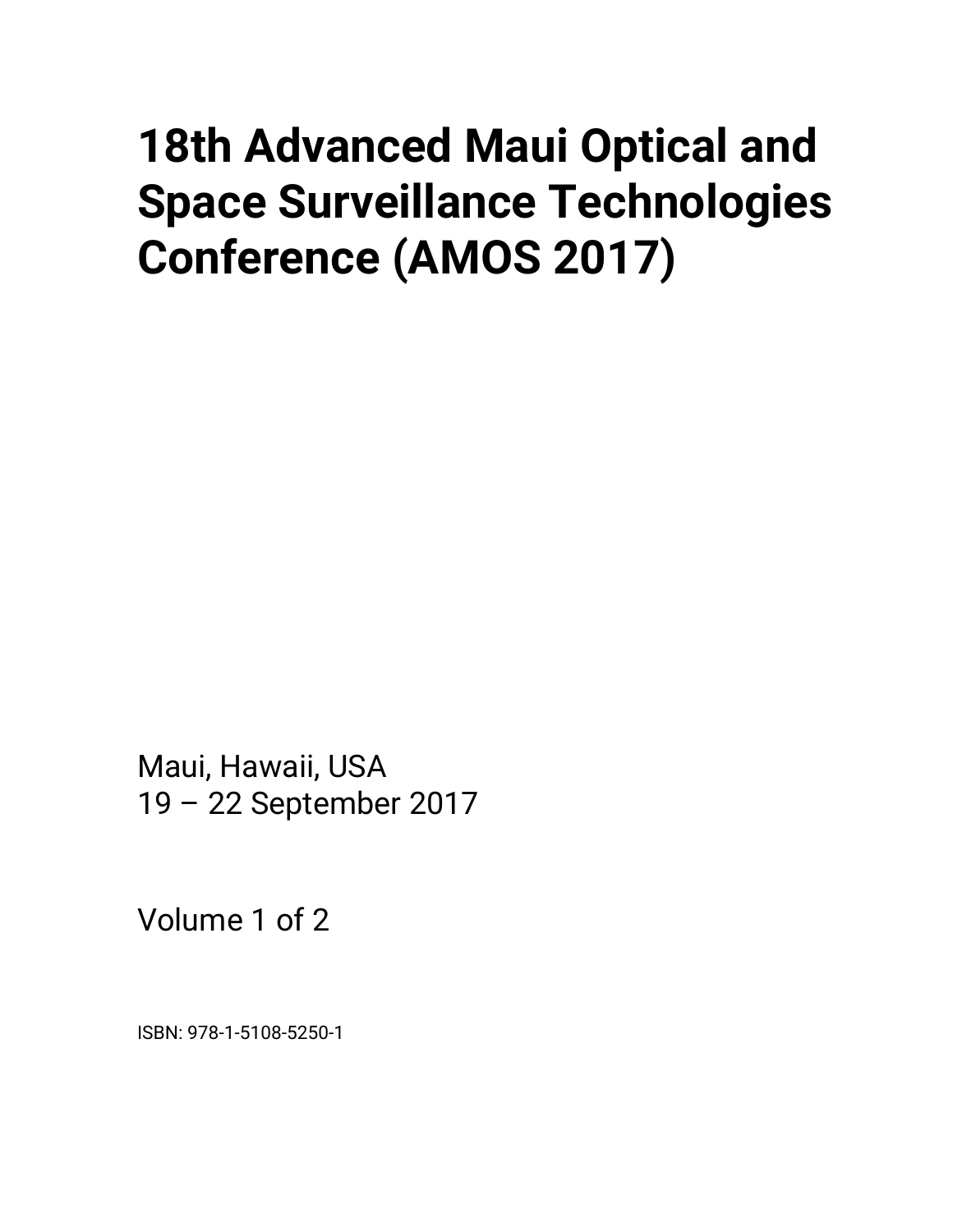**Printed from e-media with permission by:** 

Curran Associates, Inc. 57 Morehouse Lane Red Hook, NY 12571



**Some format issues inherent in the e-media version may also appear in this print version.** 

Copyright© (2017) by Maui Economic Development Board, Inc. All rights reserved.

Printed by Curran Associates, Inc. (2018)

For permission requests, please contact Maui Economic Development Board, Inc. at the address below.

Maui Economic Development Board, Inc. 1305 N. Holopono Street, Suite 1 Kihei, Hawaii 96753 USA

Phone: 1.808.875.2300 Fax: 1.808.879.0011

www.medb.org

#### **Additional copies of this publication are available from:**

Curran Associates, Inc. 57 Morehouse Lane Red Hook, NY 12571 USA Phone: 845-758-0400 Fax: 845-758-2633 Email: curran@proceedings.com Web: www.proceedings.com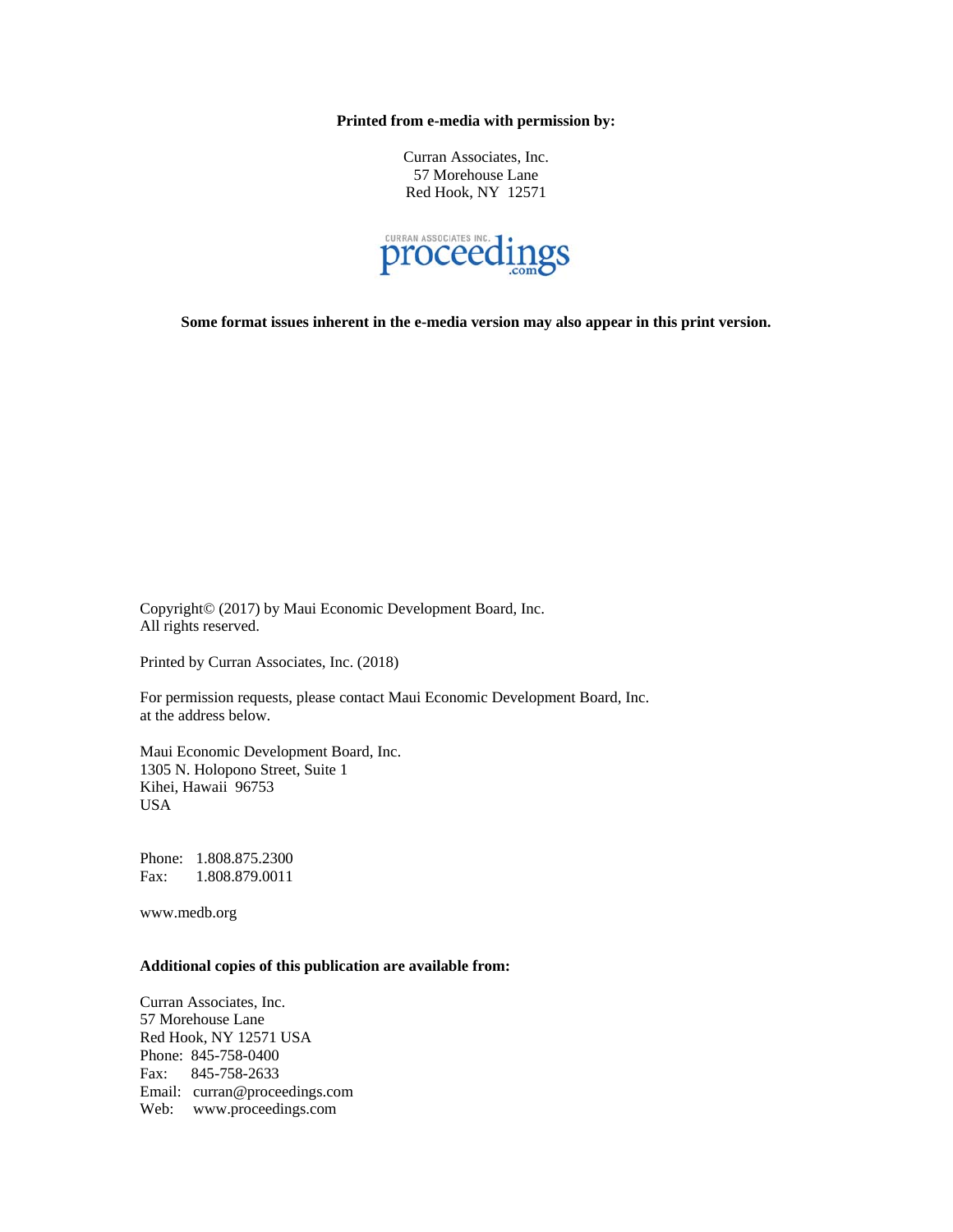

# **2017 AMOS CONFERENCE PROCEEDINGS**

#### **ORBITAL DEBRIS**

*Co-chaired by Carolin Frueh, Purdue University and Tim Flohrer, ESA/ESOC Space Debris Office*

| Debris Albedo from Laser Ablation in Low and High Vacuum: Comparisons to                                                                                                                                                                                             |  |
|----------------------------------------------------------------------------------------------------------------------------------------------------------------------------------------------------------------------------------------------------------------------|--|
| Gouri Radhakrishnan, Space Materials Laboratory - The Aerospace Corporation                                                                                                                                                                                          |  |
| A Search for Debris from Two Titan 3C Transtage Breakups at GEO with a 6.5-m<br>Patrick Seitzer, Department of Astronomy - University of Michigan                                                                                                                    |  |
| Characterizing the Survey Strategy and Initial Orbit Determination Abilities of the NASA<br>MCAT Telescope for Geosynchronous Orbital Debris Environmental Studies30<br>James Frith, University of Texas El Paso, Jacobs JETS Contract, NASA Johnson<br>Space Center |  |
| Precision Tracking of Decimeter Targets at GEO Distances using the Magdalena Ridge<br>William Ryan, Magdalena Ridge Observatory - New Mexico Institute of<br>Mining and Technology                                                                                   |  |
| Characterizing GEO Titan IIIC Transtage Fragmentations Using Ground-based and<br>Heather Cowardin, University of Texas-El Paso-Jacobs JETS Contract,<br><b>NASA Johnson Space Center</b>                                                                             |  |
| Exploiting Orbital Data and Observation Campaigns to Improve Space Debris Models69<br>Vitali Braun, IMS Space Consultancy at Space Debris Office - ESA/ESOC                                                                                                          |  |

#### **ASTRODYNAMICS**

*Co-chaired by Marcus Holzinger, Georgia Institute of Technology and Paul Schumacher, Air Force Research Laboratory*

Determining Type I and Type II Errors when Applying Information Theoretic Change Detection Metrics for Data Association and Space Situational Awareness………………………82 *Matthew P. Wilkins, Applied Defense Solutions*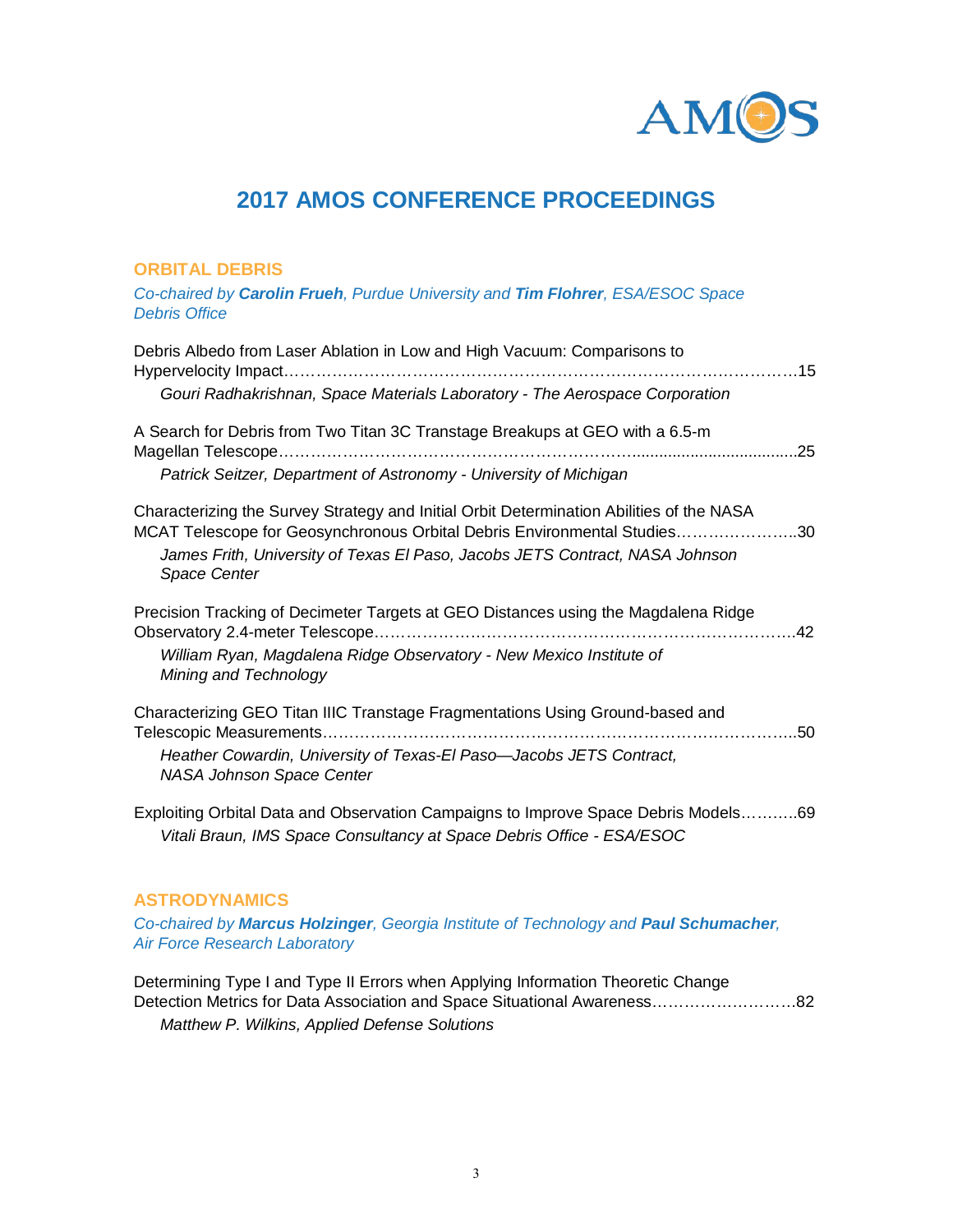

| Reconciling Space Object Observed and Solar Pressure Albedo-Areas Via Astrometric                                                                              |
|----------------------------------------------------------------------------------------------------------------------------------------------------------------|
| Moriba K. Jah, Ph.D., The University of Texas at Austin                                                                                                        |
| Optical Initial Orbit Determination Using Polynomial Chaos Surrogate Functions101<br>Daniel P. Lubey, The Aerospace Corporation                                |
| Relative Orbit Determination of Multiple Satellites Using Double<br>Jeroen L. Geeraert, Colorado Center for Astrodynamics Research - University of Colorado    |
|                                                                                                                                                                |
| Boundaries on Range-Range Constrained Admissible Regions for Optical<br>John A. Gaebler, Smead Aerospace Engineering Sciences - University of Colorado Boulder |
| Uninformative Prior Multiple Target Tracking Using Evidential Particle Filters147<br>Johnny L. Worthy III, Georgia Institute of Technology                     |
| FBK Optical Data Association in a Multi-Hypothesis Framework with Maneuvers167<br>W. R. Faber, Applied Defense Solutions                                       |
| Limits of Machine Learning Approach on Improving Orbit Prediction Accuracy using                                                                               |
| Hao Peng, Rutgers, The State University of New Jersey                                                                                                          |
| Strengthening the Bridge between Academia and Operations for Orbital Debris<br>Mark Vincent, Raytheon                                                          |
| Prediction Accuracy Analysis from Orbital Elements Generated for a New Space<br>James Bennett, Space Environment Research Centre Limited                       |
| Conjunction Assessment for Commercial Satellite Constellations Using Commercial Radar<br>Michael Nicolls, LeoLabs, Inc.                                        |

#### **OPTICAL SYSTEMS**

*Co-chaired by Mike Dearborn, MITRE Corporation and Jim Shell, Novarum Tech*

Event-based Sensing for Space Situational Awareness…………………………………………236 *Gregory Cohen, The MARCS Institute for Brain, Behavior and Development - Western Sydney University*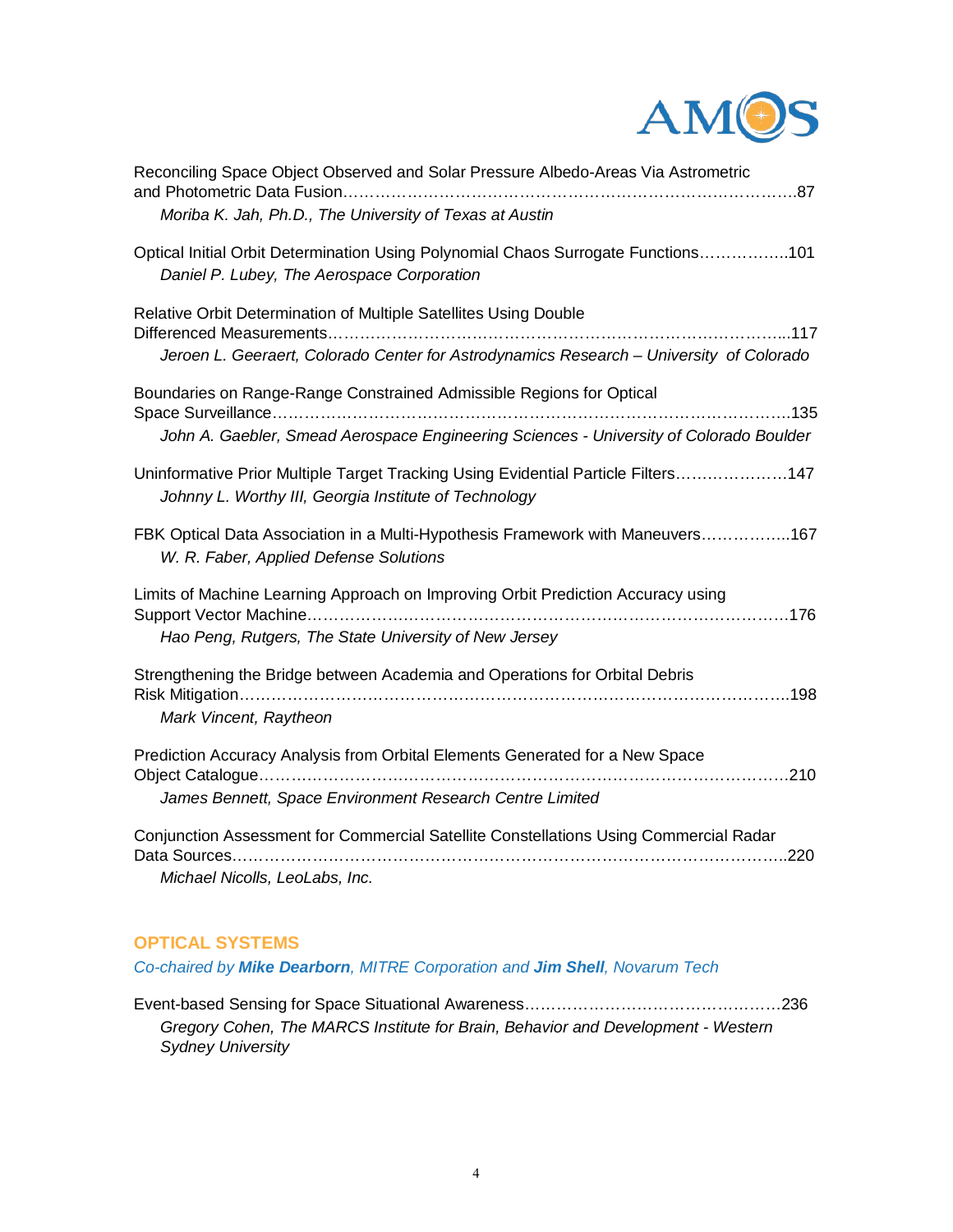

| Image Reconstruction from Data Collected with an Imaging Interferometer249<br>Zachary J. DeSantis, Lockheed Martin Space Systems Company                                                                                    |
|-----------------------------------------------------------------------------------------------------------------------------------------------------------------------------------------------------------------------------|
| Stereo–SCIDAR System for Improvement of Adaptive Optics Space<br>Elliott Thorn, Research School of Astronomy and Astrophysics - The Australian<br><b>National University</b>                                                |
| Plasma Spectroscopy CubeSat: A Demonstration of On-Orbit Electric Propulsion269<br><b>System Diagnostics</b><br>Jennifer Hudson, Department of Mechanical and Aerospace Engineering - Western<br><b>Michigan University</b> |
| QuadCam - A Quadruple Polarimetric Camera for Space Situational Awareness275<br>Jovan Skuljan, Defence Technology Agency                                                                                                    |
| Towards Routine Uncued Surveillance of Small Objects at and near Geostationary Orbit286<br>with Small Telescopes<br>Peter Zimmer, J.T. McGraw and Associates LLC                                                            |
| Michael Capps, Colorado State University                                                                                                                                                                                    |

## **NON-RESOLVED OBJECT CHARACTERIZATION**

*Co-chaired by Heather Cowardin, University of Texas El Paso, Jacobs-JETS and Matthew Hejduk, Astrorum Consulting*

| Debris Attitude Motion Measurements and Modeling - Observation vs. Simulation304<br>T. Lips, HTG - Hypersonic Technology Goettingen GmbH |
|------------------------------------------------------------------------------------------------------------------------------------------|
| Zachary Watson, College of Optical Sciences - University of Arizona and Hart Scientific<br><b>Consulting International LLC</b>           |
| D. P. Engelhart, National Research Council - Air Force Research Laboratory                                                               |
| Islam I. Hussein, Applied Defense Solutions                                                                                              |
| Rapid Characterization of Geosynchronous Space Debris with 5-color<br>.347                                                               |
| Dr. Eric C. Pearce, Steward Observatory - University of Arizona                                                                          |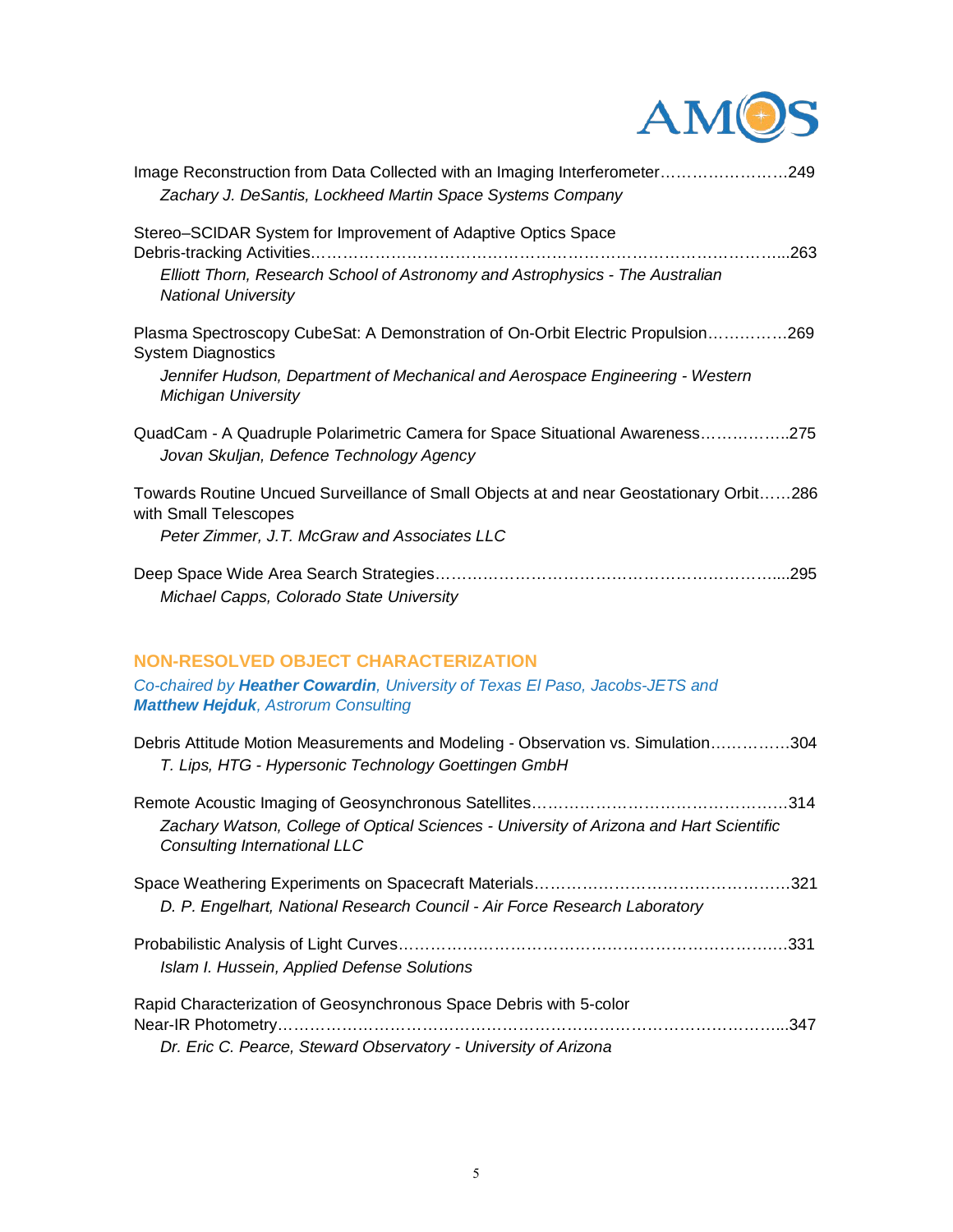

| Development and Evaluation of New Methods for Estimating Albedo-area                                                                              |
|---------------------------------------------------------------------------------------------------------------------------------------------------|
| Tamara E. Payne, Applied Optimization                                                                                                             |
| <b>TASKING</b>                                                                                                                                    |
| Co-chaired by Ryan Coder, AFRL, Air Force Maui Optical and Supercomputing Site and<br><b>Tamara Payne, Applied Optimization</b>                   |
| Carolin Frueh, School of Aeronautics and Astronautics - Purdue University                                                                         |
| Performance of Optimized Scheduled Follow-up Observations for Geosynchronous Space<br>Andreas Hinze, DLR/GSOC                                     |
| Autonomous Space Object Catalogue Construction and Upkeep Using Sensor<br>Nicholas Moretti, Inovor Technologies                                   |
| Generalized Minimum-Time Follow-up Approaches Applied to Tasking Electro-Optical                                                                  |
| Timothy S. Murphy, The Guggenheim School of Aerospace Engineering - Georgia Institute<br>of Technology                                            |
| An Autonomous Sensor Tasking Approach for Large Scale Space Object Cataloging429<br>Richard Linares, University of Minnesota                      |
| <b>ADAPTIVE OPTICS AND IMAGING</b>                                                                                                                |
| Co-chaired by Eric Pearce, University of Arizona Steward Observatory and Stacie Williams,<br><b>Air Force Office of Scientific Research</b>       |
| Ryan Swindle, Air Force Research Laboratory (AFRL/RDSM)                                                                                           |
| Evolution in High Spatial Resolution Imaging of Faint, Complex Objects452<br>Gerard van Belle, Lowell Observatory                                 |
| Using Asteroids and their Moons for Closely Spaced Object Studies462<br>Jack Drummond, Leidos and Air Force Research Laboratory - Directed Energy |

*Directorate, RDS*

Quantum Theory of Three-Dimensional Superresolution Using Rotating-PSF Imagery………469 *Sudhakar Prasad, Department of Physics and Astronomy - University of New Mexico*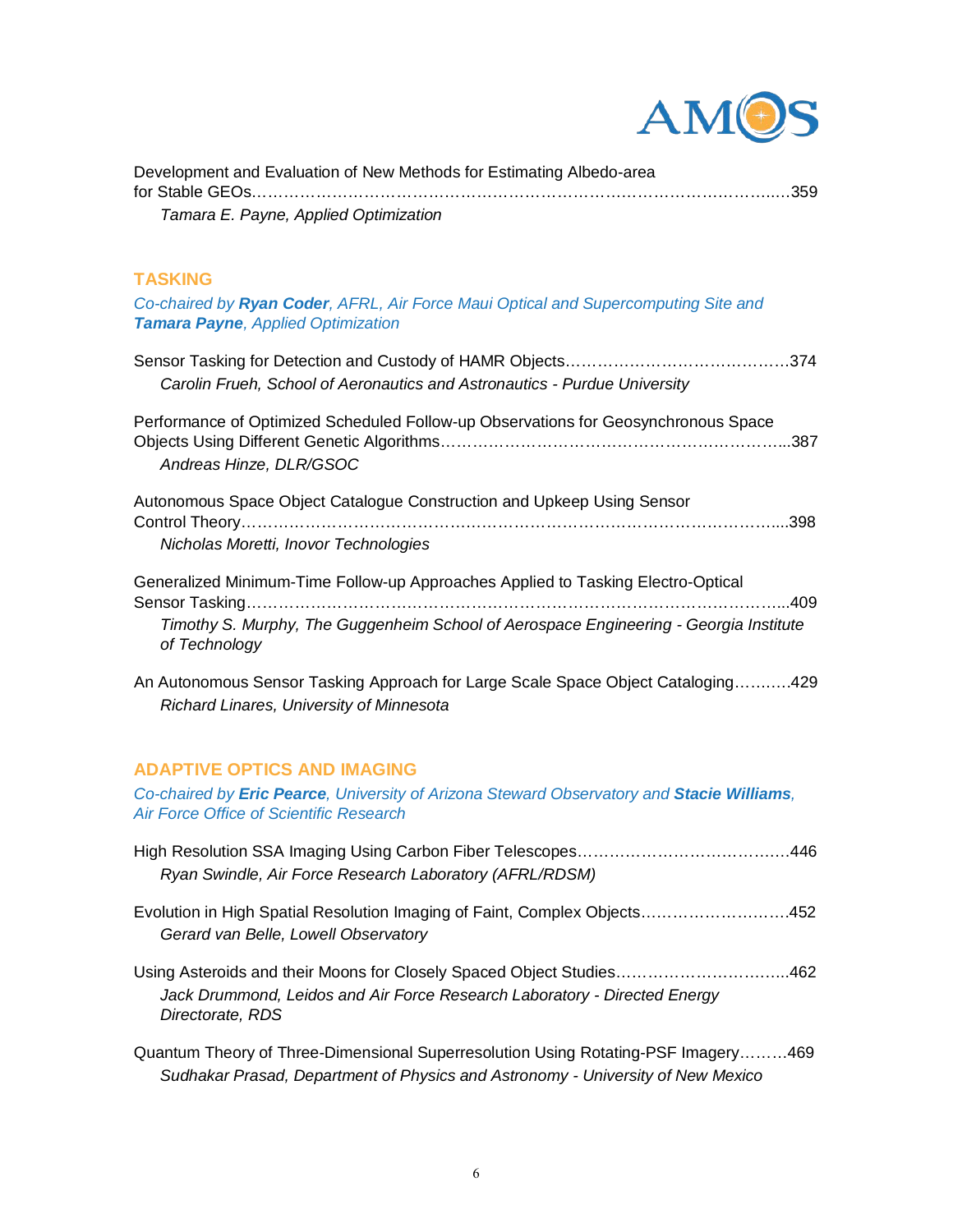

| High-Fidelity Imaging Using Compact Multi-Frame Blind Deconvolution479<br>Stuart Jefferies, Georgia State University                                                                                                 |
|----------------------------------------------------------------------------------------------------------------------------------------------------------------------------------------------------------------------|
| Jeremy Bos, Department of Electrical and Computer Engineering - Michigan<br><b>Technological University</b>                                                                                                          |
| High-Altitude Airborne Platform Characterisation of Adaptive Optic Corrected Ground                                                                                                                                  |
| F. Bennet, Research School of Astronomy and Astrophysics - Australian National University<br>and Space Environment Research Centre (SERC) Limited                                                                    |
| <b>SPACE SITUATIONAL AWARENESS</b>                                                                                                                                                                                   |
| Co-chaired by Chris Higgins, SMC/SYGO and Lauchie Scott, Defence R&D Canada - Ottawa                                                                                                                                 |
| Col Russell F. Teehan and Col John. S. Anttonen, United States Air Force                                                                                                                                             |
| ESA's SSA Programme: Activities in Space Surveillance and Tracking501<br>Tim Flohrer, ESA Space Debris Office and support to the Space Situational Awareness<br>Programme Office                                     |
| AN/FSY-3 Space Fence System - Sensor Site One/Operations Center Integration<br>Gregory P. Fonder, Rotary and Mission Systems - Lockheed Martin                                                                       |
| Detection of Faint Companions in the Vicinity of Geostationary Satellites517<br>Henrique R. Schmitt, Remote Sensing Division - Naval Research Laboratory                                                             |
| Empirical Dynamic Data Driven Detection and Tracking Using Detectionless and<br>523<br>Shahzad Virani, Daniel Guggenheim School of Aerospace Engineering - Georgia<br>Institute of Technology                        |
| An Autonomous Data Reduction Pipeline for Wide Angle EO Systems539<br>Grant Privett, Defence Science & Technology Laboratory                                                                                         |
| Medium and Small Aperture Speckle Interferometry for Geostationary On-Orbit-Servicing<br>549<br>Robert (Lauchie) Scott, PhD, P.Eng, Defence R&D Canada Ottawa                                                        |
| The Ultimate Big Data Enterprise Initiative: Defining Functional Capabilities for an<br>International Information System (IIS) for Orbital Space Data (OSD)563<br>Robert Raygan, Integrity Applications Incorporated |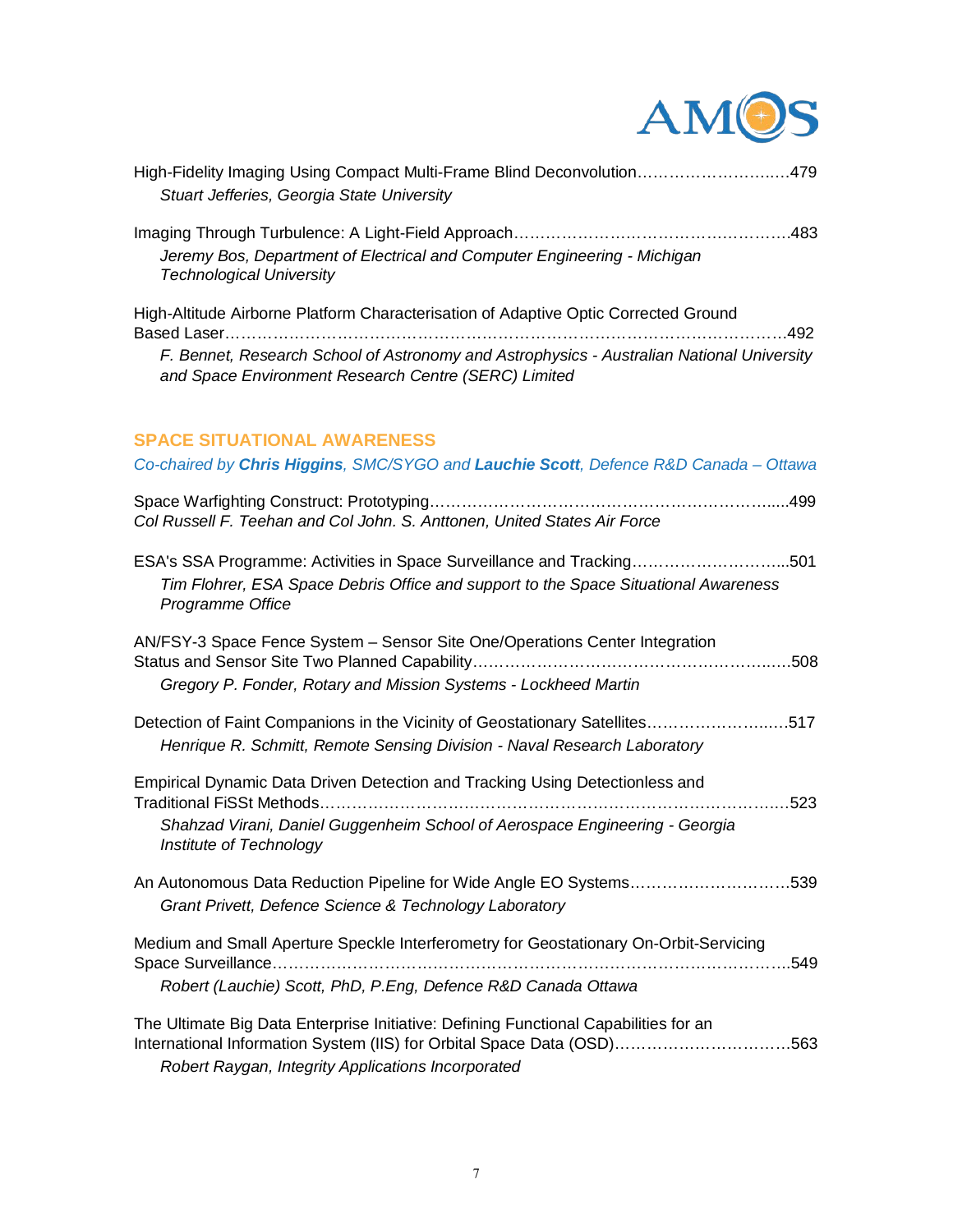

| The Role of Impacts and Momentum Transfer for the Evolution of Envisat's    |  |
|-----------------------------------------------------------------------------|--|
| Thomas Schildknecht, Astronomical Institute University of Bern              |  |
| Space Objects Maneuvering Detection and Prediction via Inverse              |  |
| Richard Linares, University of Minnesota                                    |  |
| <b>Barry Schiff, Lockheed Martin Corporation</b>                            |  |
| A Cloud-based, Open-Source, Command-and-Control Software Paradigm for Space |  |
| Ryan Melton, Ball Aerospace                                                 |  |
| Bhavya Lal, IDA Science and Technology Policy Institute                     |  |

### **POSTER PRESENTATIONS**

| Characterization of Hypervelocity Impact Debris from the DebriSat Tests639<br>Paul M. Adams, The Aerospace Corporation                                                                                                                                                       |
|------------------------------------------------------------------------------------------------------------------------------------------------------------------------------------------------------------------------------------------------------------------------------|
| WENESSA, Wide Eye-Narrow Eye Space Simulation fo Situational Awareness656<br>Ouail Albairat, Air Force Research Laboratory – Directed Energy Directorate                                                                                                                     |
| Testbed Experiment for SPIDER: A Photonic Integrated Circuit-based Interferometric<br>Katherine Badham, Lockheed Martin Advanced Technology Center                                                                                                                           |
| A Space Object Detection Algorithm using Fourier Domain Likelihood Ratio Test671                                                                                                                                                                                             |
| Maj. David Becker, Air Force Institute of Technology                                                                                                                                                                                                                         |
| Conor J. Benson, University of Colorado Bouder                                                                                                                                                                                                                               |
| Larger Optics and Improved Calibration Techniques for Small Satellite Observations<br>Sergei Bilardi, Space and Atmospheric Instrumentation Lab - Center for Space and<br>Atmospheric Research and Department of Physical Sciences - Embry-Riddle Aeronautical<br>University |
|                                                                                                                                                                                                                                                                              |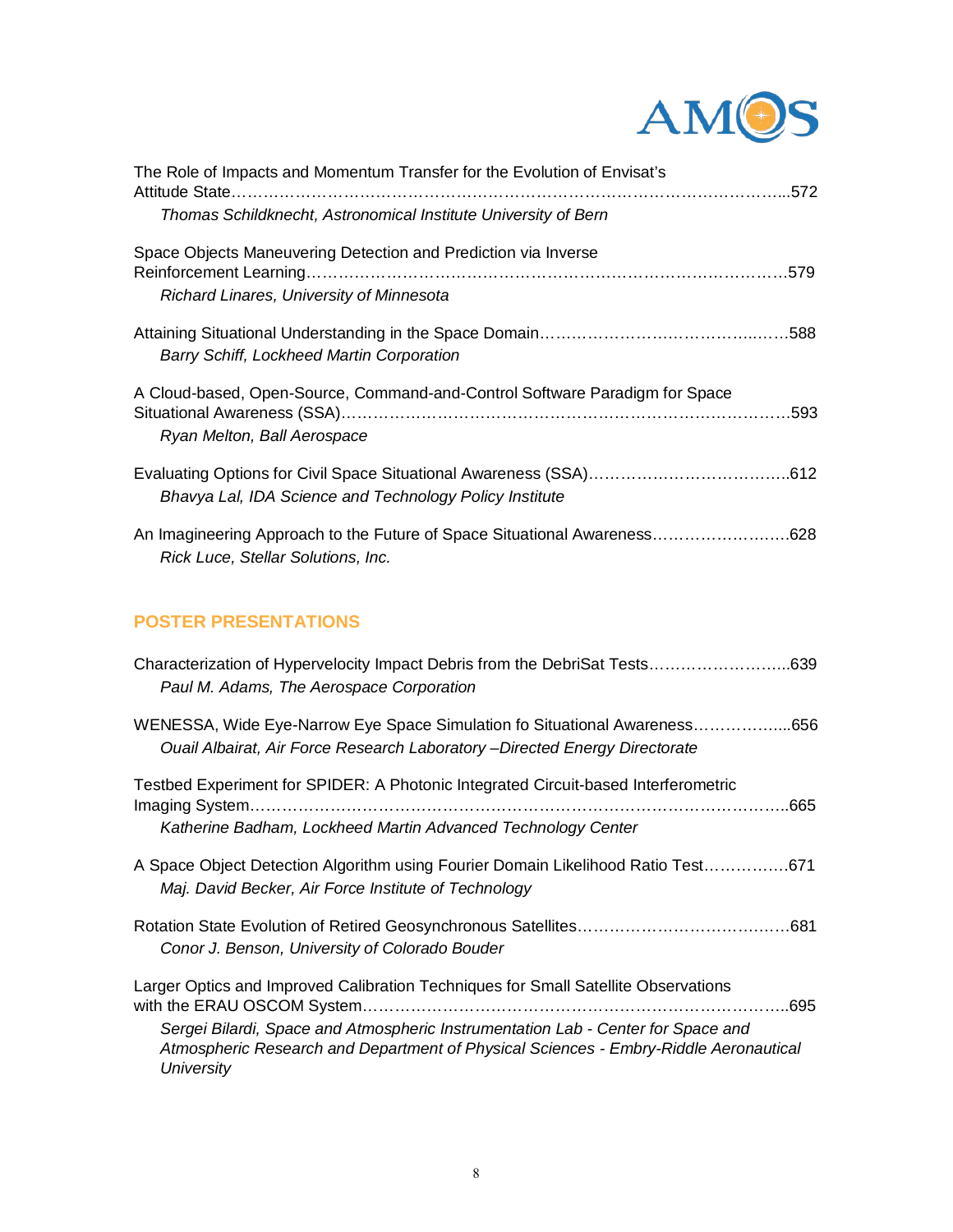

| Nicholas Blazier, Sandia National Laboratories                                                                                                                                                                                       |
|--------------------------------------------------------------------------------------------------------------------------------------------------------------------------------------------------------------------------------------|
| Looking Down Through the Clouds - Optical Attenuation through Real-Time Clouds712<br>Jarred Burley, Air Force Institute of Technology                                                                                                |
| Mark Campbell, School of Engineering and Physical Sciences - Heriot-Watt University                                                                                                                                                  |
| DVD-COOP: Innovative Conjunction Prediction Using Voronoi-filter based on the<br>Jehyun Cha, School of Mechanical Engineering - Hanyang University                                                                                   |
| Design and Efficiency Analysis of Operational Scenarios for Space Situational                                                                                                                                                        |
| Eun Jung Choi, Center for Space Situational Awareness - Korea Astronomy and Space<br>Science Institute (KASI)                                                                                                                        |
| Short-Arc Orbit Determination Results and Space Debris Test Observation                                                                                                                                                              |
| Jin Choi, University of Science and Technolog (UST) and Korea Astronomy and Space<br>Science Institute (KASI)                                                                                                                        |
| Training the Next Generation in Space Situational Awareness Research770<br>Damon Colpo, College of Optical Sciences - University of Arizona                                                                                          |
| Satellite and Debris Characterisation in LEO and GEO Using Adaptive Optics778<br>M. Copeland, Research School of Astronomy and Astrophysics - Australian National<br>University and Space Environment Research Centre (SERC Limited) |
| Hyperspectral Measurements of Space Objects with a Small Format Sensor System784<br>Dr. Robert Crow, Sensing Strategies Inc.                                                                                                         |
| Photometric and Other Analyses of Energetic Events Related to 2017 GEO                                                                                                                                                               |
|                                                                                                                                                                                                                                      |
| RSO Anomalies<br>792<br>Phillip Cunio, ExoAnalytic Solutions                                                                                                                                                                         |
| Satellite Articulation Characterization from an Image Trajectory Matrix<br>David H. Curtis, Air Force Institute of Technology                                                                                                        |
| James Cutler, Department of Aerospace Engineering - University of Michigan                                                                                                                                                           |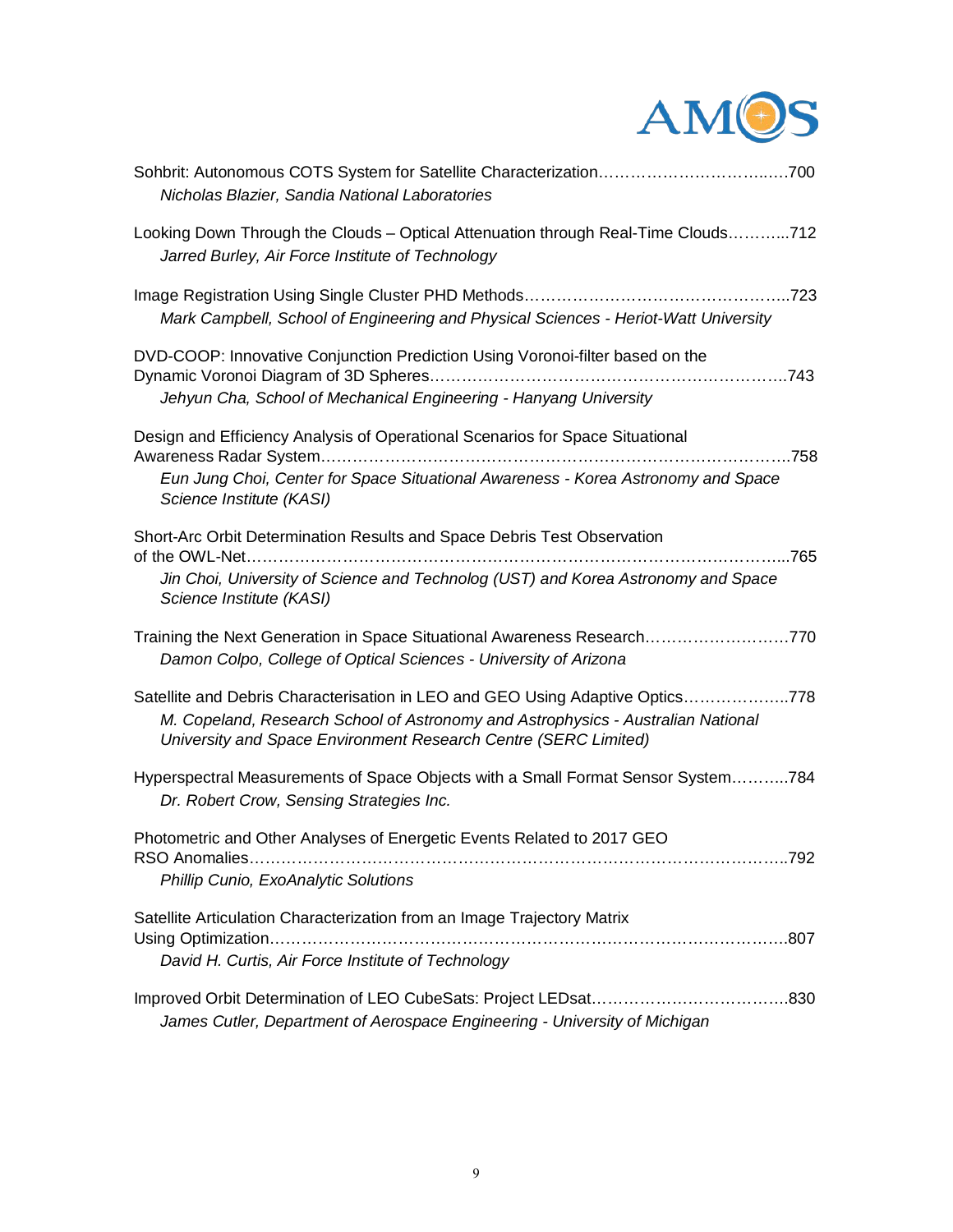

| GEO Optical Data Association with Concurrent Metric and Photometric Information836<br>Phan Dao, Air Force Research Laboratory                                                                  |
|------------------------------------------------------------------------------------------------------------------------------------------------------------------------------------------------|
| Gim J. Der, Der Astrodynamics                                                                                                                                                                  |
| Preliminary CubeSat Design for Laser Remote Maneuver of Space Debris at the Space<br>Jefferson Dixon, George W. Woodruff School of Mechanical Engineering - Georgia Institute<br>of Technology |
| Spectroscopic Characterization of GEO Satellites with Gunma LOW                                                                                                                                |
| Takao Endo, Mitsubishi Electric Corporation - Information Technology R&D Center                                                                                                                |
| Application of Multi-Hypothesis Sequential Monte Carlo for Breakup Analysis876<br>W.R. Faber, Applied Defense Solutions                                                                        |
| A Phased Array of Widely Separated Antennas for Space Communication and                                                                                                                        |
| Dr. Barry Geldzahler, NASA Headquarters                                                                                                                                                        |
| Steven Griffin, Boeing                                                                                                                                                                         |
| Alex Herz, Orbit Logic                                                                                                                                                                         |
| Combined SSA Sensor Tasking for Space-to-Space and Ground-to-SpaceJ€J<br>Alex Herz, Orbit Logic                                                                                                |
| Simulations for Improved Imaging of Faint Objects at Maui Space Surveillance Site930<br>Richard Holmes, Boeing LTS                                                                             |
| Douglas Hope, Hart Scientific Consulting International                                                                                                                                         |
| A Validation Method of ESA's MASTER 1 cm Population in Low Earth Orbit942<br>A. Horstmann, Institute of Space Systems - Technische Universitat Braunschweig                                    |
| Design and Commissioning of a Transportable Laser Ranging Station STAR-C953<br>Leif Humbert, German Aerospace Center, Institute of Technical Physics                                           |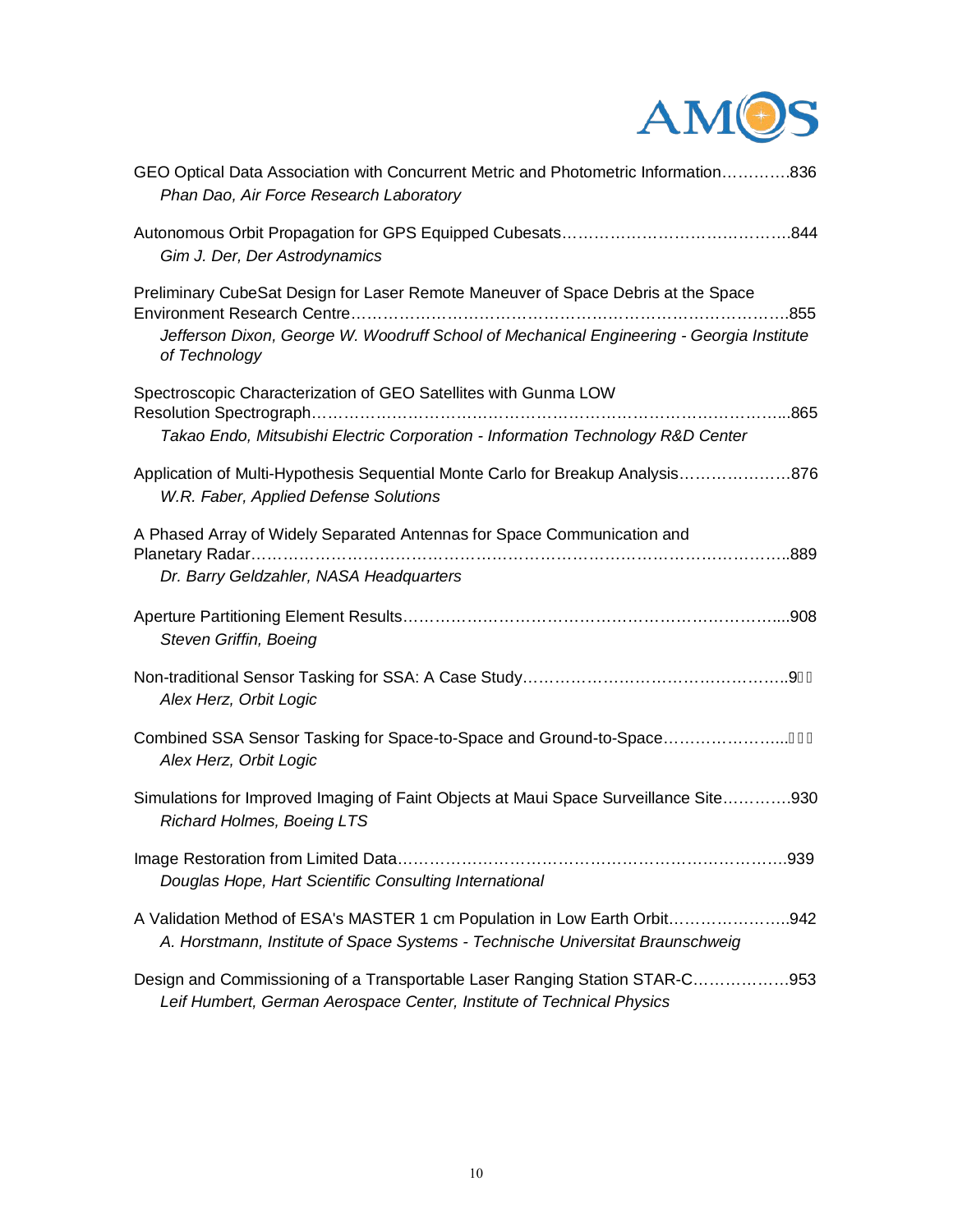

| Improved Anomaly Detection using Integrated Supervised and Unsupervised Processing959<br>Bobby Hunt, Integrity Applications Incorporated - Pacific Defense Solutions                                            |
|-----------------------------------------------------------------------------------------------------------------------------------------------------------------------------------------------------------------|
| Shape and Orbit Estimation Technique for Space Debris Observation Using the Middle and<br>Naruomi Ikeda, Research Institute for Sustainable Humanosphere (RISH) - Kyoto University                              |
| Steven Ingram, Lockheed Martin Space Systems Company                                                                                                                                                            |
| Stuart Jefferies, Georgia State University                                                                                                                                                                      |
| Space Object Classification Using Fused Features of Time Series Data1004<br>Bin Jia, Inteeligent Fusion Technology Inc                                                                                          |
| Investigating Metrics Based on Phase Variance for Atmospheric Turbulence Effects on<br>Diego A. Lozano Jimenez, Department of Mechanical Engineering - University of Texas<br>at El Paso                        |
| Research to Operations Transition of an Auroral Specification and Forecast Model1025<br>James Jones, Northrop Grumman                                                                                           |
| A Simulation Environment to Determine the Performance of SSA Systems1035<br>C. Kebschull, Institute of Space Systems - TU Braunschweig                                                                          |
| Kevin G. Kelly, United States Air Force                                                                                                                                                                         |
| Publicly Available Geosynchronous (GEO) Space Object Catalog for Future Space<br>Darin C. Koblick, California State University Long Beach and Claremont Graduate University                                     |
| Utilizing Cubesatellites for Characterization of the AN/FSY-3 Space Fence System<br>Michael G. Koltiska, United States Air Force                                                                                |
| The Solaris-Panoptes Global Network of Robotic Telescopes and the Borowiec Satellite<br>Maciej Konacki, Baltic Institute of Technology, Nicolaus Copernicus Astronomical Center -<br>Polish Academy of Sciences |
| Technical Description of a Novel Sensor Network Architecture and Results of Radar<br>Darcy Ladd, Science and Technology Facilities Council                                                                      |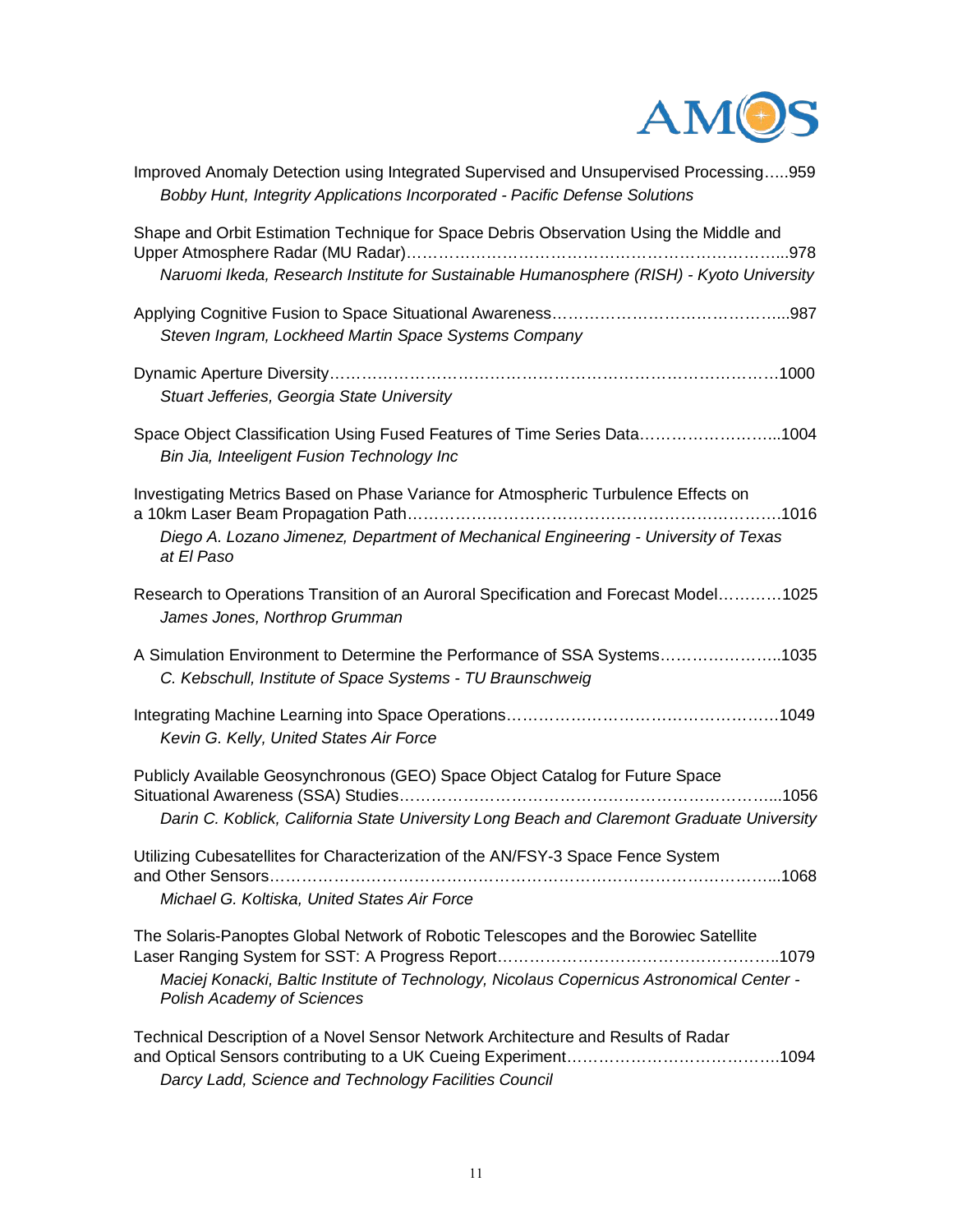

| Automated Cloud Observation for Ground Telescope Optimization1109<br>Ben Lane, ExoAnalytic Solutions                                                        |
|-------------------------------------------------------------------------------------------------------------------------------------------------------------|
| Sarah Law, Raytheon                                                                                                                                         |
| NASA's Optical Program on Ascension Island: Bringing MCAT to Life as the Eugene<br>S. M. Lederer, NASA Johnson Space Center - Orbital Debris Program Office |
| Distinguishing Active Box-Wing and Cylindrical Geostationary Satellites Using IR<br>Chris H. Lee, Department of Astronomy - University of Michigan          |
| John T. McGraw, J.T. McGraw and Associates LLC and University of New Mexico                                                                                 |
| John Mooney, The Boeing Company                                                                                                                             |
| Australian Space Situational Awareness Capability Demonstrations1151<br><b>Brittany Morreale, United States Air Force</b>                                   |
| Shaylah Mutschler, University of Colorado Boulder                                                                                                           |
| Fuel Optimal, Finite Thrust Guidance Methods to Circumnavigate with<br>Eric R. Prince, Air Force Institute of Technology                                    |
| TC4 Observing Campaign: An Operational Test of NASA Planetary Defense Network1184<br>Vishnu Reddy, Lunar and Planetary Lab - University of Arizona          |
| Exhaustive Strategy for Optical Survey of Geosynchronous Region using<br>Pascal Richard, CNES                                                               |
| David Richmond, Lockheed Martin                                                                                                                             |
| A Deep Machine Learning Algorithm to Optimize the Forecast of Atmospherics1206<br>Alexandria M. Russell, Northrop Grumman Mission Systems                   |
| David G. Sheppard, Integrity Applications Incorporated                                                                                                      |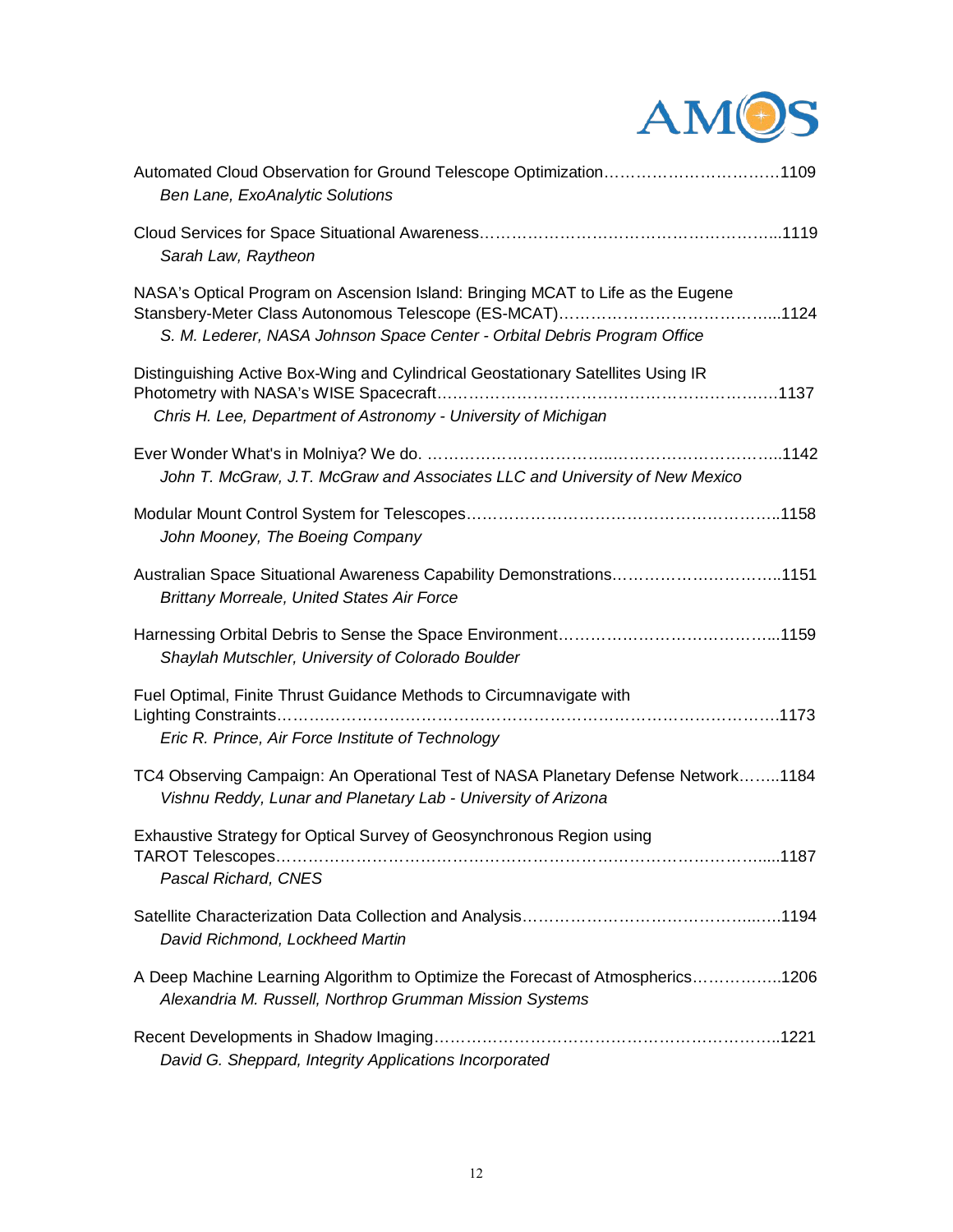

| Single Photon Counting Large Format Imaging Sensors with High Spatial and<br>Oswald H. W. Siegmund, Space Sciences Laboratory - U.C. Berkeley       |
|-----------------------------------------------------------------------------------------------------------------------------------------------------|
| Automated Terrestrial EMI Emitter Detection, Classification, and Localization1236<br>Richard Stottler, Stottler Henke Associates Inc                |
| Automatic Satellite Telemetry Analysis for SSA using Artificial Intelligence Techniques1244<br>Richard Stottler, Stottler Henke Associates Inc      |
| Network Enabled - Unresolved Residual Analysis and Learning (NEURAL)1253<br><b>Dwight Temple, ExoAnalytic Solutions</b>                             |
| Daytime Sky Brightness Characterization for Persistent GEO SSA1261<br>Grant Thomas, Air Force Institute of Technology                               |
| <b>Blair Thompson, Applied Defense Solutions</b>                                                                                                    |
| Optical In-Situ Monitor - A Step towards European Space-Based Debris Observations1298<br>Jens Utzmann, Airbus Defence and Space GmbH                |
| LauncherOne: Virgin Orbit's Dedicated Launch Vehicle for Small Satellites & Impact<br>Mandy Vaughn, VOX Space                                       |
| Paul Wagner, German Aerospace Center - Institute of Technical Physics                                                                               |
| Dynamics Observation of Space Objects Using Adaptive Optics Simulation and Light<br>Kazufumi Watanabe, Kyushu University                            |
| Comparison of Geosynchronous Satellites Spectral Signatures During Glint Season1332<br>Daniel Weisz, Department of Physics - U.S. Air Force Academy |
| Automation of a Wave-Optics Simulation and Image Post-Processing Package                                                                            |
| Michael Werth, Boeing LTS                                                                                                                           |
| Debris Object Orbit Initialization Using the Probabilistic Admissible Region with<br>Wagar H. Zaidi, Applied Defense Solutions                      |